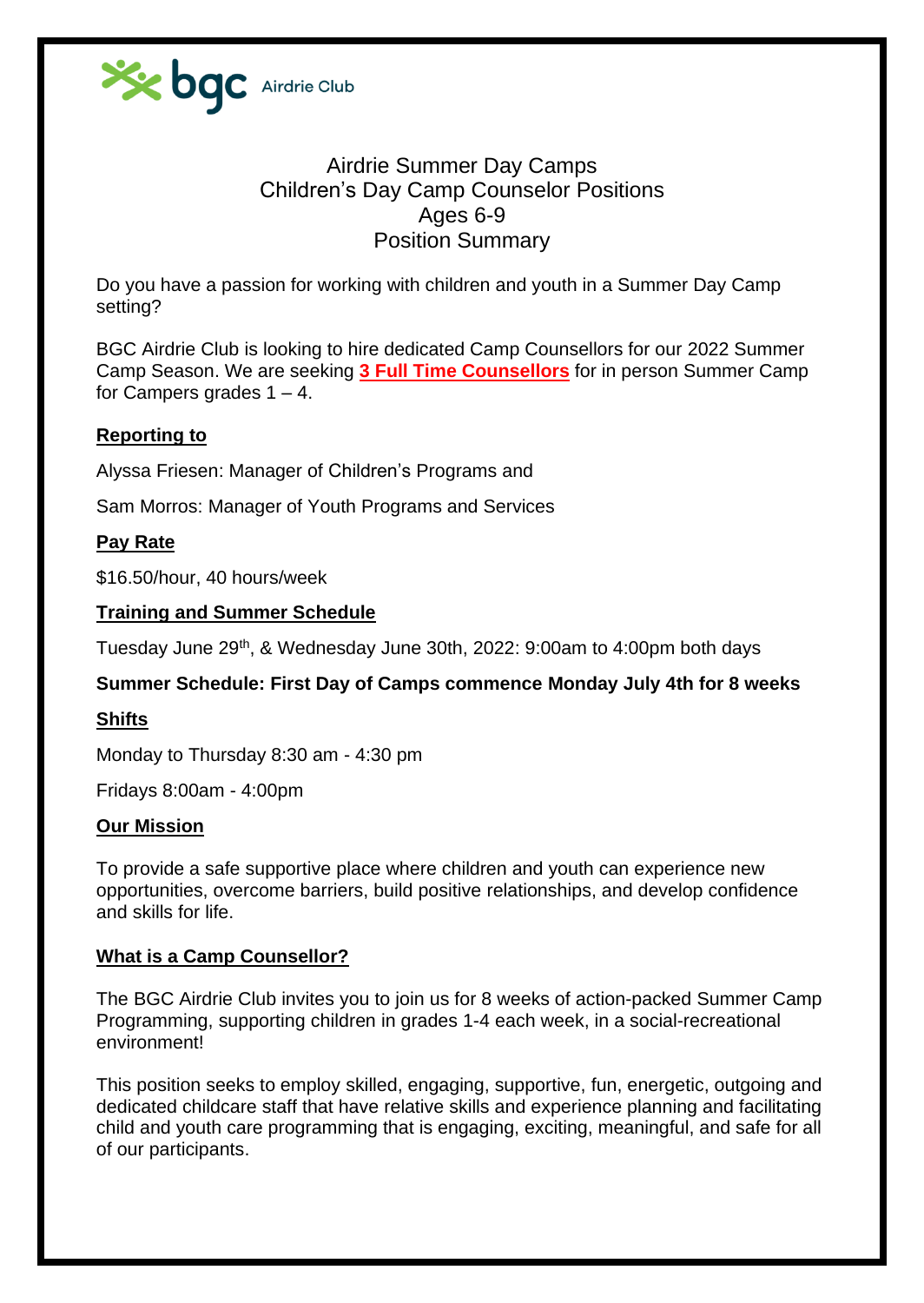

We pride ourselves in our ability to hire Camp Counsellors that are skilled, positive, and engaging role models as you will leave a lasting impression in the lives of the children and families we serve!

Applicants must agree to the terms and conditions of our organizational vaccination and /or rapid testing policies and procedures.

### **Key Responsibilities**

- Child Supervision: This includes safety, supervision, and monitoring of children at all times during our camp setting to ensure appropriate social distancing and safety, proper and regular hand washing and hand sanitization along with wearing face masks while in the Club space.
- Being a creative, enthusiastic, and positive role model to children throughout all Day Camp activities.
- Ensuring that all program activities are enjoyable and safe for all participants.
- Program Planning and preparations for daily activities.
- Program Delivery including setting up and take down of stations, games, crafts, or special guests.
- General supervision and positive role modeling for all participants.
- Daily maintenance and cleanliness of The Club including deep cleaning and sanitization of all common spaces and items used to ensure we are on top of Alberta Health Standards.
- Attend 2 Days of intensive training and all 8 weeks of the Camp experience.
- Confident with parental communication including sharing how the camper's day was, and if there were any issues or critical events they should be informed about.
- Strength and Confidence in handling conflict between your team, and parents, in a professional and ethical way.
- Strength in written documentation such as attendance records keeping and documenting any critical events that may have taken place during the day.
- Attend regular debriefing, staff meetings, or staff celebrations that will be hosted each Friday.
- Be punctual and dedicated to your hours of employment.
- Establish, maintain and model appropriate personal boundaries with children, youth, parents, and co-workers.
- Support children with problem solving, compatibility, and conflict resolution.
- High awareness for participant safety including but not limited to: *maintaining current knowledge of drug and food allergies and sensitivities of each individual, actively supervising children at all times, especially when participating in more high risk activities, listening keenly to children and youth and reporting any risky disclosures to Management immediately, staying on top of proper sanitization of program space, ensuring appropriate social distance between children and Counselors, etc.)*
- Respect and protect the privacy of information relating to all company clients, employees, and business affairs.